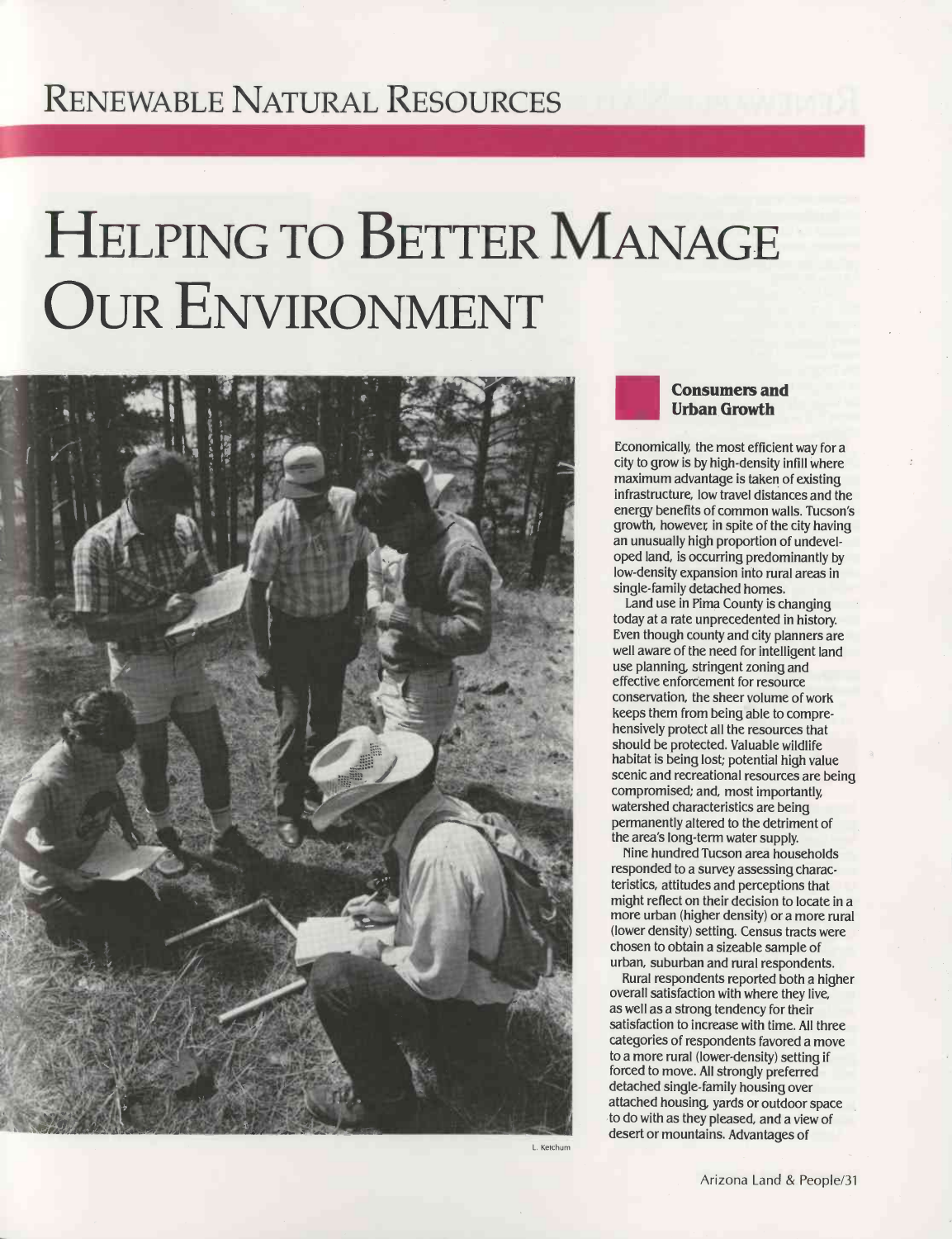location and better public services for urban dwellers, and the disadvantages of location for rural respondents seem to be relatively unimportant in influencing satisfaction with present housing or desires for new housing.

This study suggests, for the time being, that, in spite of urban infill being the more economically efficient mode of growth, a more dispersed residential pattern is still more desirable for the majority of people in the Tucson and Pima County area. Because of this, one can expect continued pressure for urban expansion, even in the unlikely event that population growth in the area stopped.

Landscape architects and planners are presented with a clear challenge in these findings. If, as the data suggest, the perceptions of quietness, privacy, of being uncrowded, and of having good views of the surrounding desert and mountains are the primary motivators for living in rural areas, one can't help but wonder to what extent innovative design and planning could create such perceptions in high density settings. Cluster residential development, which is now growing in popularity, may provide one fruitful approach to this challenge.

#### Dr. Don Wilkin Renewable Natural Resources



### Fungi Helps Revegetate Disturbed Land

There are various species of vesiculararbuscular mycorrhizal fungi (VAMF) that have been identified on roots of native plants in the Sonoran Desert, as well as similar species found in many other parts of the world. They have significance not only for the longevity and health of indigenous plants, but can be quite useful in assisting reestablishment of vegetation on disturbed or despoiled soils.

The soils dredged from deep in the desert to construct the Central Arizona Project's canal are nearly devoid of spores and hyphae of VAMF, but many contain adequate nutrients for desert plant growth. Mycorrhizal fungi provide assistance to plants in assimilating phosphorus, zinc, iron, magnesium, potassium and other essential nutrients, and making these nutrients available through hyphal attachments in cortical cells of roots.

A trial was established in 1987 along the

CAP canal dikes in cooperation with the Bureau of Reclamation, U.S. Department of the Interior and the UA.

Native grasses, including bluestems, Arizona cottontop, and bristlegrass, along with native acacias, palo verde, mesquite, brittlebush, desert marigold and desert willow were planted in the early summer of 1987 along the dike slopes of the canal at four sites in the Avra Valley west of Tucson.

Growth increments (height) in nearly all species were statistically significant in replicated blocks inoculated with a mixture of spores of two fungi compared to blocks of non -mycorrhizal control plants. Analyses of desert soils from two sites indicate that the greatest benefit from adding mycorrhizal fungi is obtained in plants grown in soil low in available phosphorus. Since the benefits derived from VAMF are to enhance phosphorus uptake, analyses of soils in despoiled zones showing low available phosphorus may benefit from applications of VAMF. The VAMF spores can be hydroseeded with mixtures of appropriate seeds of grasses and (orbs to establish a population in roots and soil. Population of VAMF increased 40 -fold on the sites.

The estabishment of a source of symbiotic microflora along with analyses of soil phosphorus should make possible a working model for achieving maximum potential from soil and microbial amendments in reestablishing native vegetation in disturbed desert ecosystems.

Dr. H.E. Bloss Plant Pathology



The Harris' hawk is one of only two hawks in the world that frequently breed cooperatively in groups of more than two individuals. Little, however is known about the behavioral interactions of Harris' hawks either within or between groups. We studied the behavior of Harris' hawks at 53 nests in Arizona from 1984 to 1986. We captured 362 hawks during the study and marked them with plastic colored leg bands to permit us to identify individuals. We observed hawks during breeding and nonbreeding periods for approximately 2,500 hours from fully enclosed blinds or vehicles.

The average number of hawks per group was 3.8, and group sizes ranged from two

to seven. A typical group included a dominant (alpha) male breeder an alpha female breeder a secondary (beta) male helper and from one to four tertiary (gamma) helpers. Alpha and beta hawks generaly were adults. Gamma hawks were either adults or immatures (i.e., less than 1 year of age). Most (72 percent) of the immature gamma hawks were offspring from the previous breeding attempt and were helping their parental group. The alpha males excluded gamma helpers from the vicinity of the nest, but tolerated the presence of beta helpers for short periods. Helpers usually did not incubate or brood, but provided food to the alpha pair who fed it to the nestlings. Our observations of copulations and attempted copulations by alpha and beta males suggest that most groups consisted of a monogamous pair with one or more nonbreeding helpers. During the nonbreeding period, group members occasionally perched and hunted with members from adjacent groups on the perimeters of their territory. Group members did not, however tolerate the presence of nonmembers in the nesting area during breeding, except at sources of open water.

Information about the behavior of cooperatively breeding animals is important because it forms the basis for models of the evolution of cooperative breeding systems. Information about the Harris' hawk is of particular interest because this species represents a group in which cooperative breeding rarely occurs and whose ecological and behavioral traits differ markedly from other groups in which cooperative breeding has been thoroughly studied.

Dr. James W. Dawson Dr. R. William Mannan Renewable Natural Resources



Forage selection and diet composition have been quantified using fecal analysis, rumen analysis, esophageal fistulation, estimates inferred from habitat use, observation of restrained animals, and bite -count observations. Difficulties that create biases associated with the use of these techniques have been described. In addition to problems associated with traditional methods of determining forage selection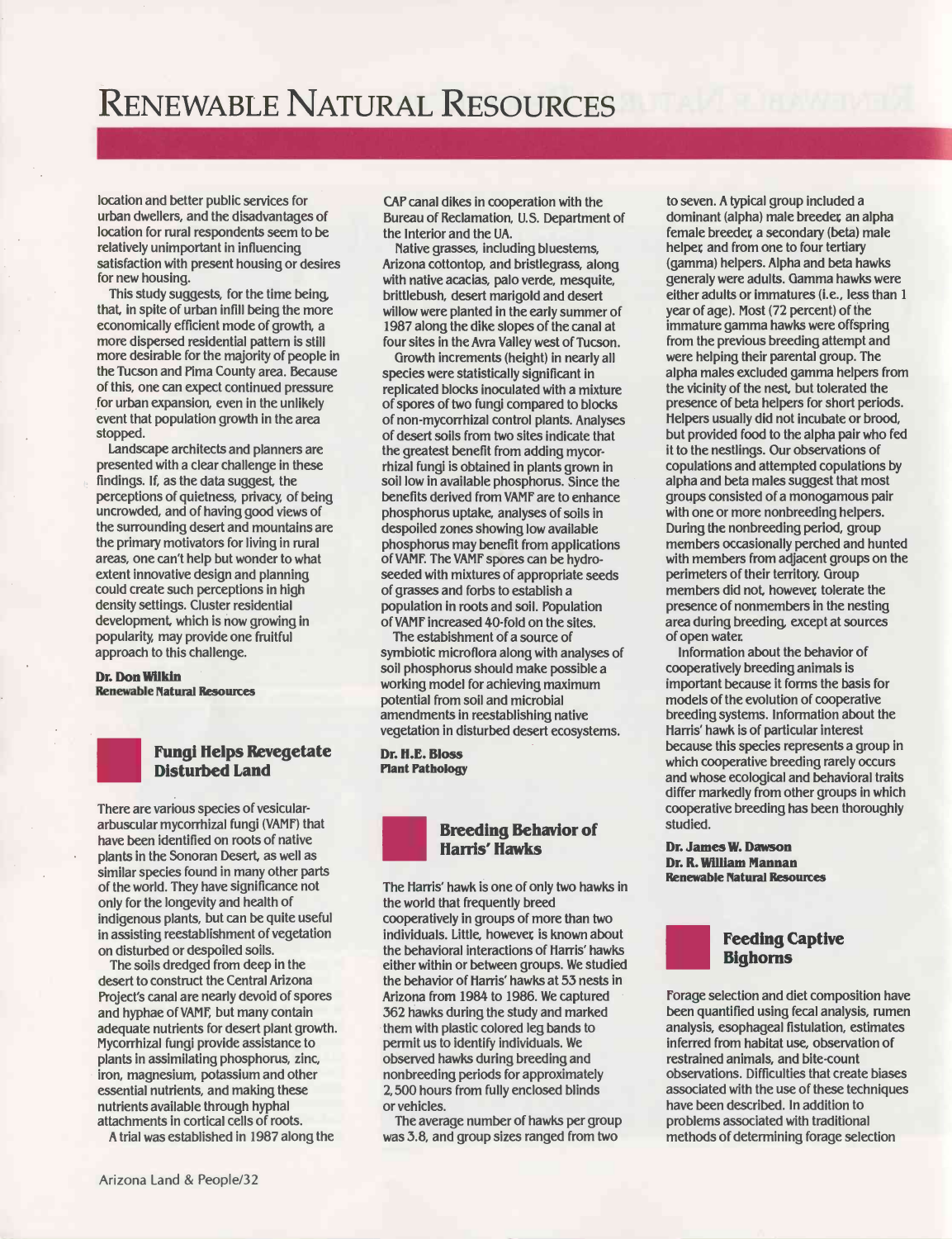

and diet composition, economic limitations are inherent in studies using large herbivores. Consequently, conclusions are based on small sample sizes or group data.

We adapted a technique from the dairy sciences and modified a feeding system that allowed us to quantify forage selection and diet composition of captive desert bighorn sheep. Our objectives were to determine if the gate system could be modified for use by desert bighorn sheep and to quantify individual forage consumption using the Calan system.

The Calan feeding control system is a patented door with a solenoid lock. Individual doors are controlled by a removable solid state circuit board that operates on 24 volts. The solenoid lock is electronically controlled by an individual sensing key that is suspended around the animals neck. Installation of the gate requires construction of a feeding frame and wiring. A wooden feeding bunk was mounted in the frame to hold individual rations. Bighorn sheep required 14 days prior to the first feeding trial to acclimate to the gate. We set the solenoid locks in an open position to allow free access to either bunk and observed feeding patterns to determine which gate was used most often by an individual. The bunk used most often by an individual was assigned to it. Sheep were immobilized and fitted with the sensing key and color coded mesh collars.

We conducted feeding trials in June and September 1987, and January 1988, to quantify seasonal consumption and forage selection of native browse, forbs and grass. Trials were conducted for seven, six and five days, respectively. Terminal shoots (15cm) of native browse and entire native grass and forb plants were hand -clipped to ground level from desert bighorn sheep habitat (Pusch Ridge Wilderness, Tucson, Arizona). Vegetation was placed in plastic bags and frozen at  $-10^{\circ}$  C until used. Animals were fed native plants 10 days prior to feeding trials to allow for rumen inoculation. Animals were fed daily at 11:00 am. Known amounts of browse, forbs, and grasses were mixed and presented in the Calan gate feeders. Forage remaining in the feeding bunks after 24 hours elapsed was retrieved and hand separated to determine total consumption of vegetation, and percentages of browse, forbs and grasses selected. Native diets were supplemented with Stockman's ration during the duration of the trial and water was provided ad libitum.

Animals required 14 days prior to the first feeding trial to adapt to the Calan feeding system. Upon termination of the first sevenday feeding trial we resumed feeding the maintenance diet using the Calan gates. The animals became familiar with the system which facilitated its use in future trials. Attempts to monitor forage selection by desert bighorn sheep using the Calan gate system were successful. Spillage associated with the feeding and removal of forage was minimized (less than 1 percent) and did not present a problem when using the apparatus. Modifications of the feeding bunk to accommodate desert bighorn sheep were adequate.

Methods used to estimate ruminant diets require an adequate sample size. Many animals and repeated feeding trials should be used to eliminate bias due to animal preference, season, time of day and behavioral training. The Calan feeding system can be incorporated into maintenance programs for penned, wild species and provide an alternative method for data collection. The low cost (\$298/ gate) and easy installation allows for expansion of the system to accommodate multiple feeding positions and diets.

Rosemary Mazaika Dr. Paul R. Krausman Renewable Natural Resources Dr. Frank M. Whiting Animal Sciences

## Monitoring Rangeland

Ten years ago researchers in the Division of Range Management were investigating the value of plant frequency measurements to document changes in range vegetation over time. Procedures emerging from this research, and subsequent comparisons with other possible techniques for monitoring vegetation changes, have resulted in wide use of frequency data to document long term trends on private, state and federal rangelands.

Plant species frequency is defined as the percentage of plots in which a plant species is found when a series of plots are sampled. The concept dates back to 1913. Since the data are unique to the size of plot used in sampling, plot size is a major consideration in use of the technique for specific vegetation.

Research by UA range scientists over a wide range of vegetation types in Arizona showed that plot sizes of about 40 X 40 centimeters provided adequate data to document change in the common plant species. Data are consistent over years, even when collected by different individuals. The only judgement required is to call the plant in or out of a plot and to properly identify the plant. Consistency of data over years is a primary prerequisite of a suitable monitoring technique. Change in the frequency of a plant species documents how a particular species changes in number of plants and/or distribution of plants over the period in question.

UA Extension range specialists, county agricultural agents, State Land Department range conservationists, Soil Conservation range conservationists, Bureau of Land Management range conservationists, Forest Service range conservtionists, Arizona Game and Fish specialists, and ranchers have cooperated in locating plant frequency monitoring plots in key areas over Arizona rangelands. Some of these areas now have as many as nine consecutive years of data collected on them. The frequency data document what is observed on the locations sample and provide the basis for adjusting management to meet the goals of the agencies and individuals responsible for managing specific management units.

Dr. Phil R. Ogden Dr. E. Lamar Smith Renewable Natural Resources